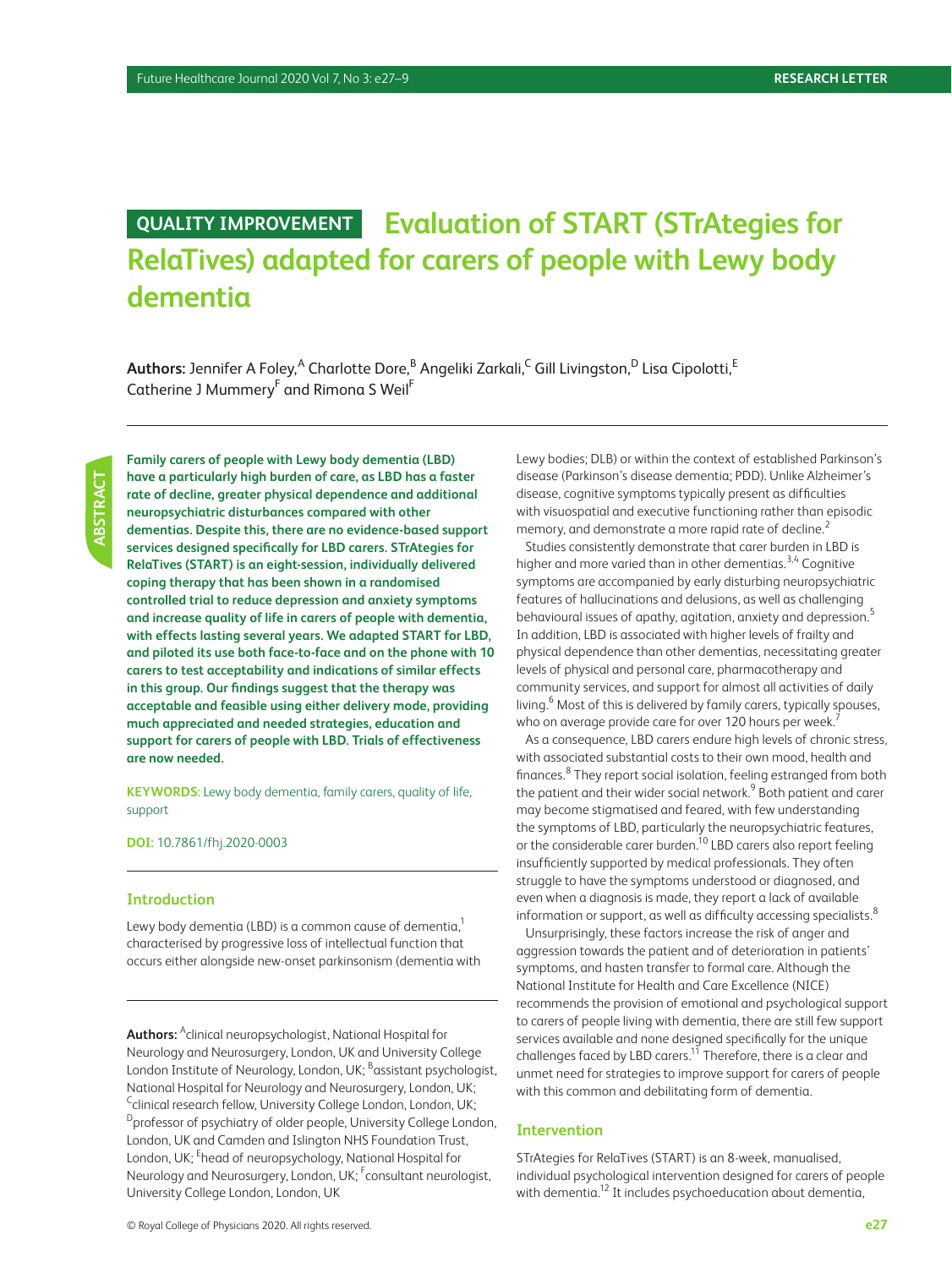challenging behaviour, communication, relaxation and planning for the future, provides techniques for behaviour management and focuses on self-care. It has been shown to reduce anxiety and depression with effects lasting up to 6 years, incurring a mean cost of £253 per carer, later offset by reduced use of health and social care services.13 As START was designed for dementia in general, it focuses on cognitive symptoms of episodic memory impairment and generic aspects of cognitive decline rather than on the issues specific to LBD. Therefore, in this study, we adapted START to the particular challenges of LBD and sought to examine its feasibility and acceptability in a small sample of LBD carers.

We adapted START manuals by modifying the vignettes and psychoeducation to focus on the cognitive and neuropsychiatric symptoms characteristic of LBD, rather than episodic memory impairment. We also revised the discussion of specialist care services to reflect the specific neuropsychiatric and neurological services involved in the management of LBD. We piloted the use of START in a clinical service for LBD carers for 2.5 months using local funding. A psychology graduate was appointed, trained and supervised by a clinical neuropsychologist. In light of LBD carers' increased burden, and in contrast with the original START programme, we also offered START over the telephone as an alternative to the carer having to leave the patient to attend our centre. Apart from this and the minor changes described above, the core elements of the START programme were unchanged. See Box 1 for session topics.

We collected demographic information and measured quality of life, depression and anxiety at the start and end of the programme. We measured quality of life using the Adult Carer Quality of Life Questionnaire (AC-QoL), which is designed for carers and previously used in LBD.<sup>14</sup> This measure comprises eight subscales evaluating unpaid carers' perceptions of support for caring (the extent to which carers perceive feeling supported); caring choice (the extent to which carers feel they have control over their own life); caring stress (the mental and physical stress from caring); money matters (how carers feel about their finances); personal growth (the extent to which carers feel they have undergone personal growth as a function of the caring); sense of value (the extent to which the carer feels valued in their role); ability to care; and carer satisfaction. We measured depression and anxiety using the Hospital Anxiety and Depression Scale (HADS), which has previously been used to measure emotional distress in dementia carers.15 Carers also gave written qualitative feedback of their experience of the service, from which we extracted themes using a grounded theory approach.

# **Box 1. STrAtegies for RelaTives for Lewy body dementia session topics**

Education about Lewy body dementia, carer stress and relaxation Managing problem behaviours: trigger–behaviour–reaction Managing problem behaviours: developing a behaviour plan Identifying and changing unhelpful thoughts Communication skills Planning for the future and accessing practical support Increasing pleasant activities Maintaining skills learnt over time

#### **Results**

During the 2.5 months, 21 carers were referred to the service. The first 10 were offered START and accepted. These were all full-time carers of their partners with DLB (six; 60%) or PDD (four; 40%). On the AC-QoL, they reported quality of life in the mid-range for all subscales except for caring choice, which was low (4.7/15). On the HADS, all carers scored in the clinical range for either anxiety or depression, with means in the moderate levels (anxiety: 12.8/21; depression: 11.0/21). Five carers chose to have all sessions by telephone, four carers chose to have them in person, and one chose a combination of both. Notably, each carer completed all of the eight sessions, with an attrition rate of zero. At the end of therapy, the carers endorsed mid-range quality of life on all subscales of the AC-QoL, including caring choice (5.9/15), and support for caring was improved after the programme (mean 7.2 $\pm$ 3.5 before; mean  $8.8\pm$ 4.0 after; t=2.4; p=0.04). On the HADS, anxiety remained in the moderate level (11.5/21), but depression had reduced to below clinical cut-off (7.5/21). Written feedback revealed themes of appreciating having their difficulties recognised, enjoying being able to share concerns, improved confidence in their ability to care and feeling more prepared for the future.

In our study, LBD carers demonstrated low quality of life and high rates of emotional distress. When we evaluated agreement to the therapy, attendance at sessions and written feedback, our findings suggested that our modified version of START, adapted for LBD, was both feasible and acceptable to our LBD carers. Indeed, all those offered START accepted and completed the programme, illustrating the need and desire for a psychological support service designed specifically for LBD carers. This high adherence rate may also have been in part because we offered the therapy by telephone, permitting carers to remain with the LBD patient. Written feedback confirmed that carers felt more supported and confident about coping with the disease. Although our sample size limited quantitative analysis, the questionnaire scores provide preliminary evidence that participation in this modified version of START may be associated with a reduction in emotional distress and improvement in quality of life.

#### **Conclusion**

Our small study suggests that the psychological intervention of START, when adapted for LBD, is both acceptable and feasible for carers of people with LBD and may offer important support to those coping with the relentless and substantial challenges posed by this specific dementia. Larger and controlled trials of effectiveness are now needed, but the potential of using phonedelivered support in this population suggests that costs per carer may be significantly reduced. ■

#### **Funding**

This programme was supported by a Small Acorns Grant from the National Brain Appeal. Rimona S Weil is supported by a fellowship from the Wellcome Trust. Angeliki Zarkali is supported by a fellowship from Alzheimer's Research UK. Gill Livingston, Lisa Cipolotti and Catherine J Mummery are supported by the UCLH National Institute for Health Research (NIHR) Biomedical Research Centre. Gill Livingston also received funding from the NIHR Applied Health Care (ARC) North Thames at Barts Health NHS Trust.